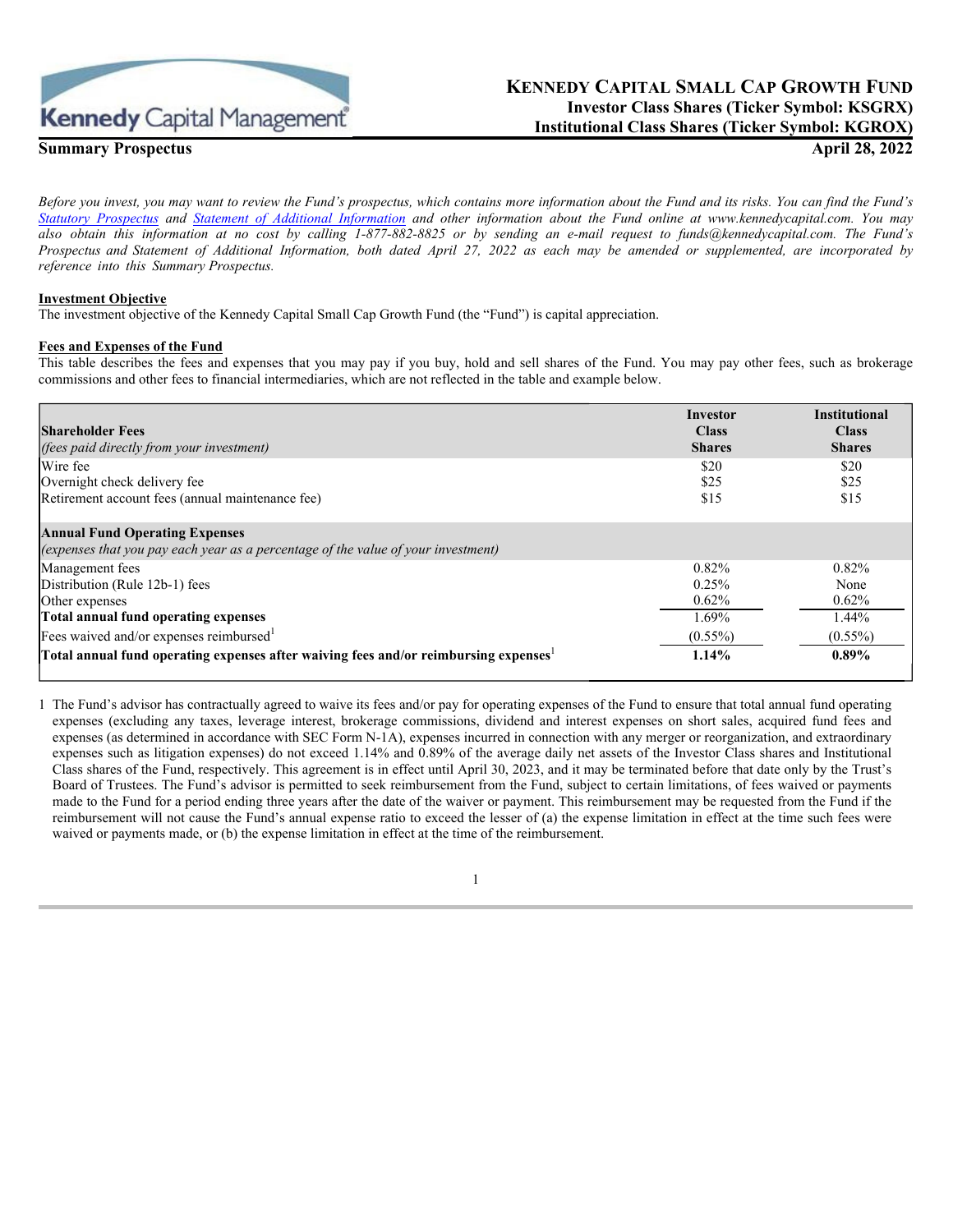#### **Example**

This example is intended to help you compare the cost of investing in the Fund with the cost of investing in other mutual funds.

The example assumes that you invest \$10,000 in the Fund for the time periods indicated and then redeem all of your shares at the end of those periods. The example also assumes that your investment has a 5% return each year and that the Fund's operating expenses remain the same. The example reflects the Fund's contractual fee waiver and/or expense reimbursement only for the term of the contractual fee waiver and/or expense reimbursement. Although your actual costs may be higher or lower, based on these assumptions your costs would be:

|                                                       | <b>One Year</b> | <b>Three Years</b> |
|-------------------------------------------------------|-----------------|--------------------|
| $\sim$<br>Class shares<br>Investor C                  | \$116           | \$479              |
| <i>Instit</i><br>$\text{Class}$<br>shares<br>tutional | \$91            | \$401              |

## **Portfolio Turnover**

The Fund pays transaction costs, such as commissions, when it buys and sells securities (or "turns over" its portfolio). A higher portfolio turnover may indicate higher transaction costs and may result in higher taxes when Fund shares are held in a taxable account. These costs, which are not reflected in annual fund operating expenses or in the example, affect the Fund's performance. The Fund is newly-created and, as a result, does not yet have a portfolio turnover rate.

#### **Principal Investment Strategies**

Under normal circumstances, the Fund invests at least 80% of its net assets (plus any borrowings for investment purposes) in equity securities of small capitalization companies. Equity securities include domestic common and preferred stock, American Depositary Receipts ("ADRs"), and securities of real estate investment trusts ("REITs") and shares of investment companies, including exchange-traded funds ("ETFs") designed to track small cap indices. The Fund's advisor, Kennedy Capital Management, Inc. (the "Advisor"), defines small capitalization companies as those with market capitalizations within the range of companies included in the Russell 2000<sup>®</sup> Growth Index (the "Index") at the time of purchase. The capitalization range of companies in the Index may change with market conditions or due to changes in the composition of the Index. As of December 31, 2021, the market capitalization range of the Index was between \$32 million and \$13.88 billion. Investments in companies that move above or below the capitalization range of the Index may continue to be held by the Fund in the Advisor's sole discretion. The market capitalization of a security is measured at the time of purchase.

In seeking to achieve the Fund's investment objective, the Advisor's investment approach begins with fundamental, bottom-up research to evaluate investment opportunities, focusing on companies that it believes have superior management and which have business models with a high potential for earnings. The Advisor believes superior risk adjusted performance can be achieved by investing in a diversified portfolio of companies that (i) have durable business models, (ii) are able to deploy assets into a growing set of opportunities, and (iii) achieve superior rates of return on those investments. This investment philosophy is rooted in the understanding that value is created when a business can continue to generate attractive returns on its existing capital and have the opportunity to reinvest capital in the future at equal or greater returns. Each company under consideration for investment is primarily classified by the Advisor in one of the following three stages of the growth life cycle: Early Growth, Steady Compounder, or Material Positive Change. Companies classified as Early Growth are companies that have rapid asset growth, margins not yet to scale, improving returns on invested capital ("ROIC") or cash flow return on investment ("CFROI®") and low penetration in the end market. Companies classified as Steady Compounder are established companies that are able to sustain evaluated levels of asset growth, have consistently high or expanding returns on invested capital and have high barriers to entry. Companies classified as Material Positive Change demonstrate structural change (e.g., management divesting an underperforming business segment) that improves asset growth and/or ROIC/CFROI®, have a growth profile post-change and can be found anywhere along the growth life cycle. The Fund invests across the full spectrum of growth but may also invest in companies that the Advisor considers to be undervalued. The Advisor utilizes a company's return on invested capital as a central component of its analysis to determine the intrinsic value of companies included in the Fund's portfolio.

The Advisor may sell all or a portion of a position of the Fund's portfolio holdings when, in its opinion, one or more of the following occurs, among other reasons: (i) there is a change in the Advisor's analysis on a particular issuer; (ii) there is a change in the Advisor's classification of the issuer; (iii) the issuer's fundamentals deteriorate; (iv) the Advisor identifies more attractive investment opportunities for the Fund; (v) the issuer's market capitalization consistently exceeds the capitalization range of the Index; or (vi) the Fund requires cash to meet redemption requests.

 $\mathfrak{D}$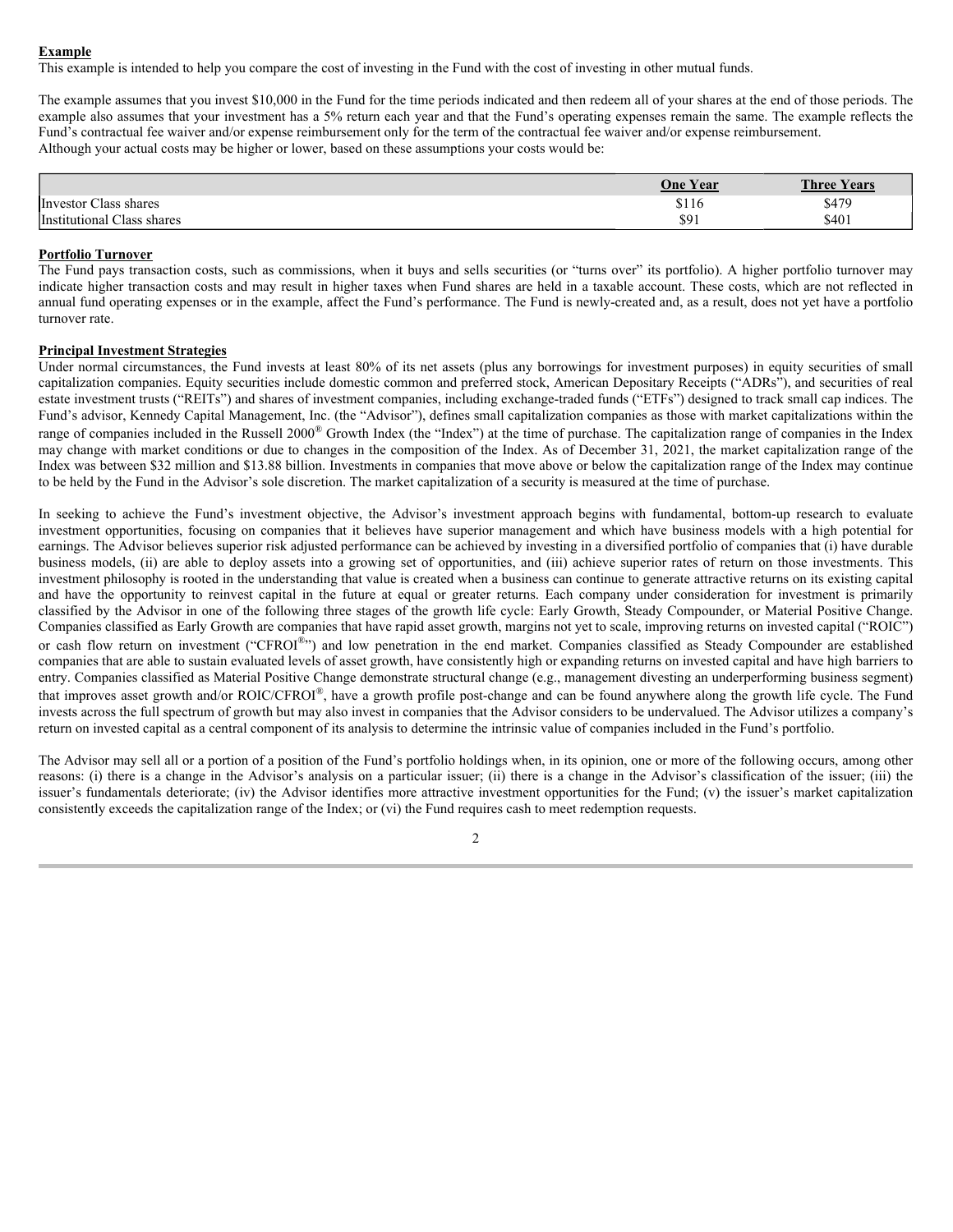### **Principal Risks of Investing**

Risk is inherent in all investing and you could lose money by investing in the Fund. A summary description of certain principal risks of investing in the Fund is set forth below. Before you decide whether to invest in the Fund, carefully consider these risk factors associated with investing in the Fund, which may cause investors to lose money. There can be no assurance that the Fund will achieve its investment objective.

**Market risk.** The market price of a security or instrument may decline, sometimes rapidly or unpredictably, due to general market conditions that are not specifically related to a particular company, such as real or perceived adverse economic or political conditions throughout the world, changes in the general outlook for corporate earnings, changes in interest or currency rates, or adverse investor sentiment generally. In addition, local, regional or global events such as war, acts of terrorism, the spread of infectious illness or other public health issues, or other events could have a significant impact on a security or instrument. The market value of a security or instrument also may decline because of factors that affect a particular industry or industries, such as labor shortages or increased production costs and competitive conditions within an industry.

**Equity risk.** The value of the equity securities held by the Fund may fall due to general market and economic conditions, perceptions regarding the industries in which the issuers of securities held by the Fund participate, or factors relating to specific companies in which the Fund invests.

**Small-cap company risk.** The securities of small-capitalization companies may be subject to more abrupt or erratic market movements and may have lower trading volumes or more erratic trading than securities of larger, more established companies or market averages in general. In addition, such companies typically are more likely to be adversely affected than large capitalization companies by changes in earning results, business prospects, investor expectations or poor economic or market conditions.

**Growth-oriented investment strategies risk.** Growth funds generally focus on stocks of companies believed to have above-average potential for growth in revenue and earnings. Growth securities typically are very sensitive to market movements because their market prices frequently reflect projections of future earnings or revenues, and when it appears that those expectations will not be met, the prices of growth securities typically fall.

**American depositary receipts risk.** The stocks of most foreign companies that trade in the U.S. markets are traded as ADRs. U.S. depositary banks issue these stocks. Each ADR represents one or more shares of foreign stock or a fraction of a share. The price of an ADR corresponds to the price of the foreign stock in its home market, adjusted to the ratio of the ADRs to foreign company shares. Therefore, while purchasing a security on a U.S. exchange, the risks inherently associated with foreign investing still apply to ADRs.

Foreign investment risk. The prices of foreign securities may be more volatile than the prices of securities of U.S. issuers because of economic and social conditions abroad, political developments, and changes in the regulatory environments of foreign countries. Changes in exchange rates and interest rates, and the imposition of sanctions, confiscations, trade restrictions (including tariffs) and other government restrictions by the United States and/or other governments may adversely affect the values of the Fund's foreign investments. Foreign companies are generally subject to different legal and accounting standards than U.S. companies, and foreign financial intermediaries may be subject to less supervision and regulation than U.S. financial firms. Foreign securities include ADRs and Global Depositary Receipts ("GDRs"). Unsponsored ADRs and GDRs are organized independently and without the cooperation of the foreign issuer of the underlying securities, and involve additional risks because U.S. reporting requirements do not apply. In addition, the issuing bank may deduct shareholder distribution, custody, foreign currency exchange, and other fees from the payment of dividends.

**Real estate investment trust (REIT) risk.** The Fund's investment in REITs will subject the Fund to risks similar to those associated with direct ownership of real estate, including losses from casualty or condemnation,

3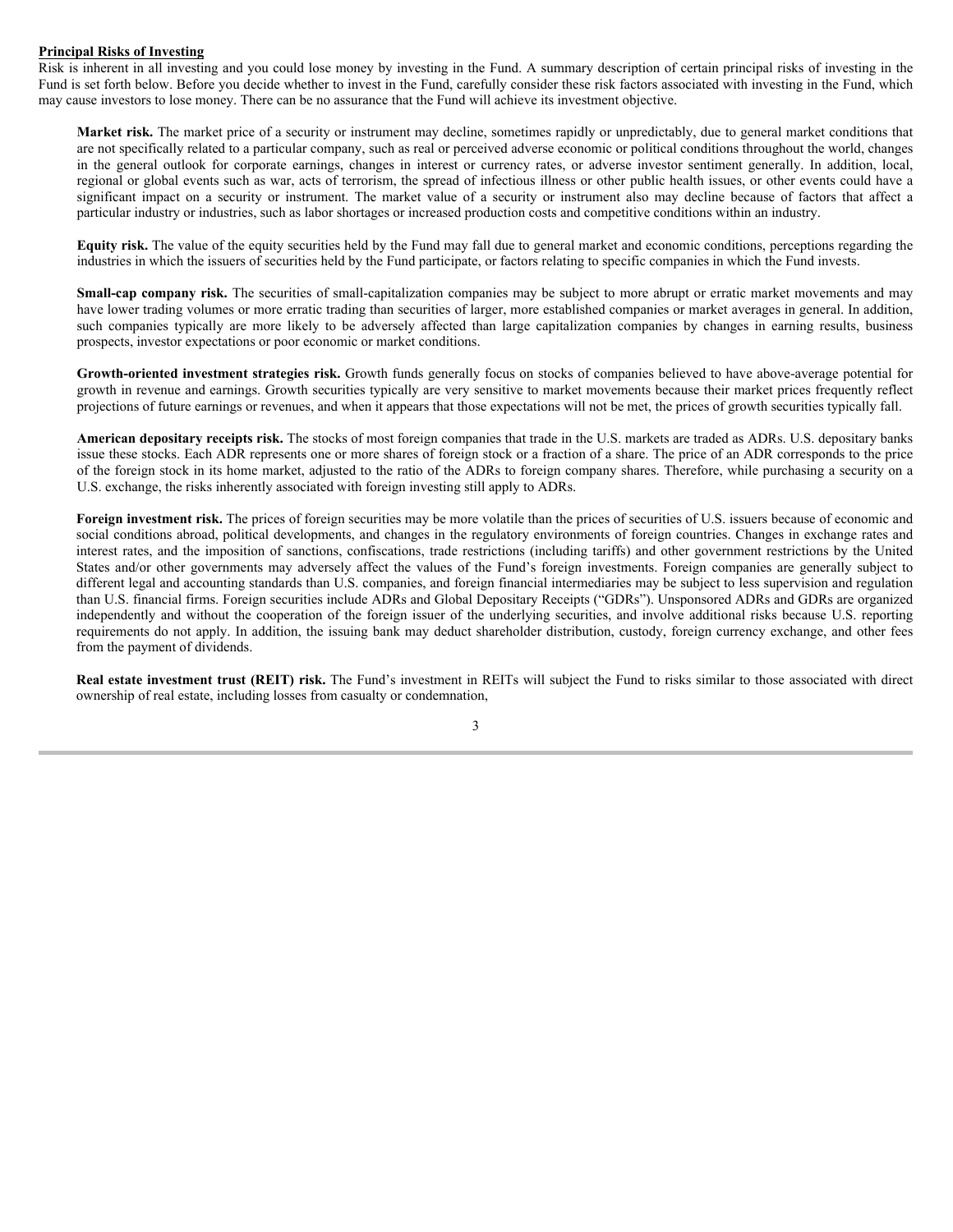and changes in local and general economic conditions, supply and demand, interest rates, zoning laws, regulatory limitations on rents, property taxes and operating expenses.

**ETF and mutual fund risk.** Investing in ETFs or mutual funds will provide the fund with exposure to the risks of owning the underlying securities the ETFs or mutual funds hold. Shares of ETFs typically trade on securities exchanges and may at times trade at a premium or discount to their net asset values. In addition, an ETF or a mutual fund, if the mutual fund is an index fund, may not replicate exactly the performance of the benchmark index it seeks to track for a number of reasons, including transaction costs incurred by the ETF or mutual fund, the temporary unavailability of certain index securities in the secondary market, or discrepancies between the ETF or mutual fund and the index with respect to the weighting of securities or the number of securities held. It may be more expensive for the Fund to invest in an ETF or mutual fund than to own the portfolio securities of these investment vehicles directly. Investing in ETFs and mutual funds, which are investment companies, involves duplication of advisory fees and certain other expenses. The Fund will pay brokerage commissions in connection with the purchase and sale of shares of ETFs. In addition, the Fund may invest in underlying funds which invest a larger portion of their assets in one or more sectors than many other mutual funds, and thus will be more susceptible to negative events affecting those sectors.

**Management and strategy risk.** The value of your investment depends on the judgment of the Fund's advisor about the quality, relative yield, value or market trends affecting a particular security, industry, sector or region, which may prove to be incorrect.

**No operating history.** The Fund is newly organized and has no operating history. As a result, prospective investors have no track record or history on which to base their investment decisions**.**

**COVID-19 related market events.** The pandemic of the novel coronavirus respiratory disease designated COVID-19 has resulted in extreme volatility in the financial markets, a domestic and global economic downturn, severe losses, particularly to some sectors of the economy and individual issuers, and reduced liquidity of many instruments. There have also been significant disruptions to business operations, including business closures; strained healthcare systems; disruptions to supply chains and employee availability; large fluctuations in consumer demand; and widespread uncertainty regarding the duration and long-term effects of the pandemic. The pandemic may result in domestic and foreign political and social instability, damage to diplomatic and international trade relations, and continued volatility and/or decreased liquidity in the securities markets. Some interest rates are very low and in some cases yields are negative. Governments and central banks, including the Federal Reserve in the United States, are taking extraordinary and unprecedented actions to support local and global economies and the financial markets. This and other government intervention into the economy and financial markets to address the pandemic may not work as intended, particularly if the efforts are perceived by investors as being unlikely to achieve the desired results. Rates of inflation have also recently risen, which could adversely affect economies and markets. In addition, the COVID-19 pandemic, and measures taken to mitigate its effects, could result in disruptions to the services provided to the Fund by its service providers. Other market events like the COVID-19 pandemic may cause similar disruptions and effects.

**Cybersecurity risk.** Cybersecurity incidents may allow an unauthorized party to gain access to Fund assets, customer data (including private shareholder information), or proprietary information, or cause the Fund, the Advisor, and/or other service providers (including custodians, subcustodians, transfer agents and financial intermediaries) to suffer data breaches, data corruption or loss of operational functionality. In an extreme case, a shareholder's ability to exchange or redeem Fund shares may be affected. Issuers of securities in which the Fund invests are also subject to cybersecurity risks, and the value of those securities could decline if the issuers experience cybersecurity incidents.

#### **Performance**

The Fund is new and does not have a full calendar year performance record to compare against other mutual funds or broad measures of securities market performance such as indices. Performance information will be available after the Fund has been in operation for one calendar year.

4